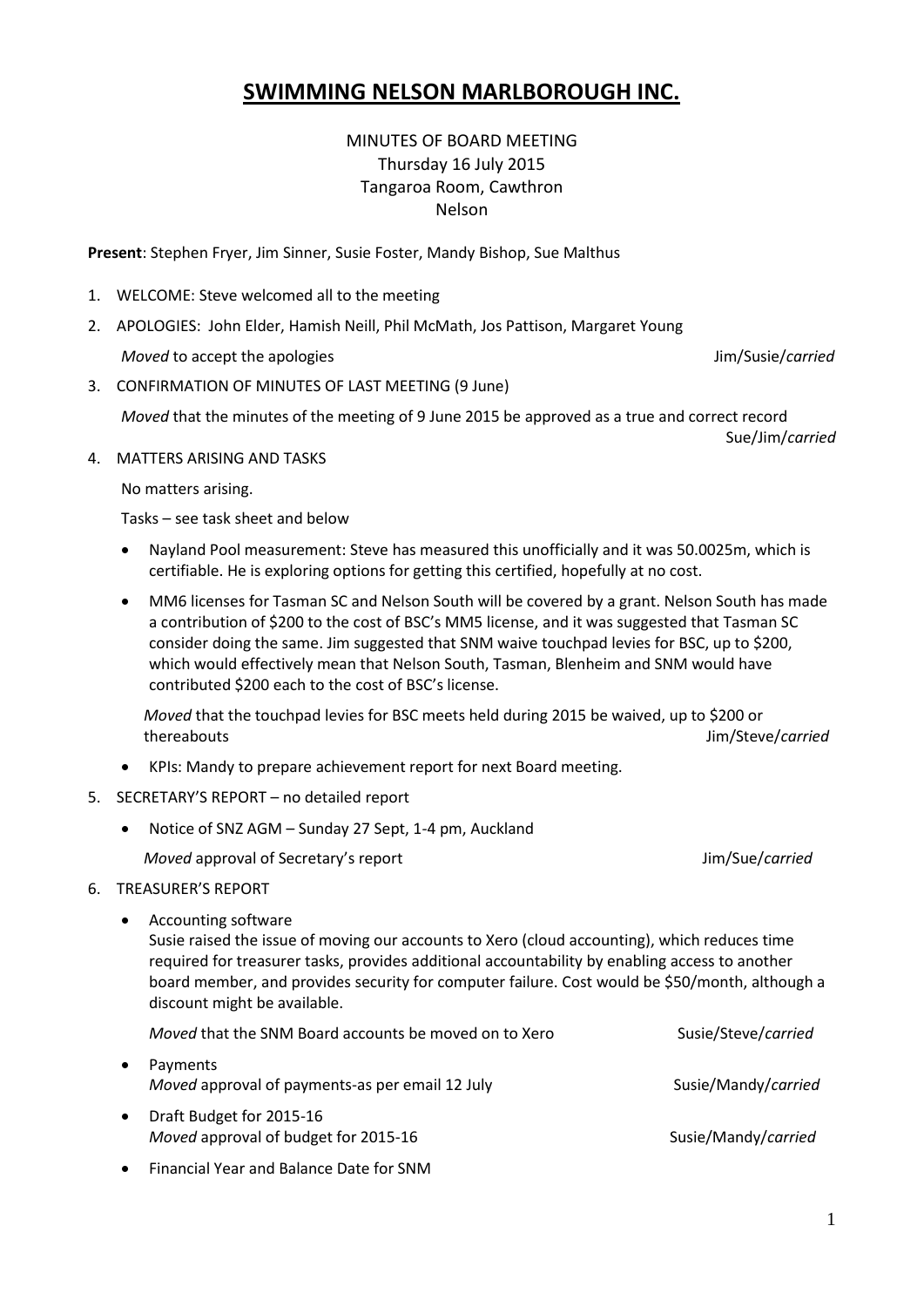Susie reported that other regions are still at 30 April balance date, and suggested that we not be the first region to change. Steve said he is aware that Northland has changed, but no one else. NAGs will be prior to 30 April so within same year as other meets. No urgent need to make a decision and Susie prefers to get us onto Xero first and reconsider changing balance date later.

*Moved* to leave the balance date as is Susie/Jim/*carried* and the susie/Jim/*carried* 

Jim/Steve/*carried*

Tasman Sec School champs

Sport Tasman has not yet been invoiced for entry fees. Susie to discuss with Lorraine whether Blenheim or Sport Tasman has paid for pool hire and discuss with Sport Tasman about other costs to reconcile. Susie to follow up and finalise meet reconciliation.

- 7. REGISTRAR/RECORDS REPORT
	- Belsham Trophy criteria *Moved* that both long course and short course times should be eligible for the Belsham trophy
	- SI Masters Games *Moved* that the Board approve the Risk Management Plan for the swimming events of the SI Masters Games 2015 Jim/Steve/*carried*

(Steve noted that the venue is no longer the ASB Aquatic Centre as ASB has not renewed its naming rights.)

• Submission to SNZ on Right to Compete *Moved* that we revise the submission to ask that club champs be allowed to have mix of unregistered and registered swimmers, and to refrain from imposing any requirement for unregistered swimmers (i.e. school students) to join a club at least until the SNZ database can accommodate different fee structures for this **Accommodate different** fee structures for this

Jim was tasked with revising and sending in the Board's submission.

SNM Meet Calendar

*Moved* that the SNM Calendar be amended to include NSSC Hot 100s on 31 October, BSC meet on 14 Nov, and NSSC Young Guns on 21 Nov, and delete the Kaikoura meet Jim/Susie/*carried*

*Moved* that we ask Jos if he would convene a meeting of coaches and clubs to discuss calendar for first half of 2016 and 100 and 100 and 100 and 100 and 100 and 100 and 100 and 100 and 100 and 100 and 100 and 100 and 100 and 100 and 100 and 100 and 100 and 100 and 100 and 100 and 100 and 100 and 100 and 100 and 100 and

Steve to ask Jos to convene meeting.

 Confirmation of records and approval of report *Moved* that the following records be confirmed and Registrar's report be approved:

### **Tasman SC Distance & Sprints Meet 7 June**

| <b>1500 Free</b>                           | SC        | 15   | F | 17:46.80 | Talya Harwood        | <b>TASNM</b> |  |  |  |
|--------------------------------------------|-----------|------|---|----------|----------------------|--------------|--|--|--|
| <b>1500 Free</b>                           | SC        | Open | F | 17:46.80 | Talya Harwood        | <b>TASNM</b> |  |  |  |
| 1500 Free                                  | SC        | 11   | М | 24:28.77 | Alec Swan            | <b>TASNM</b> |  |  |  |
| 800 Free                                   | <b>SC</b> | 12   | М | 10:10.86 | <b>Bendi Kepess</b>  | <b>TASNM</b> |  |  |  |
| 50 Back                                    | SC        | 13   | м | 31.40    | <b>Oliver Stark</b>  | <b>NLSNM</b> |  |  |  |
| <b>Blenheim Club Meet 13 June</b>          |           |      |   |          |                      |              |  |  |  |
| 100 Free                                   | SC        | 17   | F | 59.73    | Sally McMath         | <b>BLENM</b> |  |  |  |
| 200 Back                                   | SC        | 13   | М | 2:26.35  | <b>Oliver Stark</b>  | <b>NLSNM</b> |  |  |  |
| <b>Wharenui Winter Olympics 26-28 June</b> |           |      |   |          |                      |              |  |  |  |
| 200 Free                                   | SC        | 15   | М | 1:51.10  | Sam McKenzie         | Tasman       |  |  |  |
| 100 Back                                   | SC        | 15   | М | 1:02.29  | Sam McKenzie         | Tasman       |  |  |  |
| <b>100 Fly</b>                             | SC        | 15   | м | 59.52    | Sam McKenzie         | Tasman       |  |  |  |
| 200 IM                                     | SC        | 15   | М | 2:14.69  | Sam McKenzie         | Tasman       |  |  |  |
| 200 Free                                   | SC        | 16   | М | 1:57.84  | <b>Thomas Heaton</b> | Tasman       |  |  |  |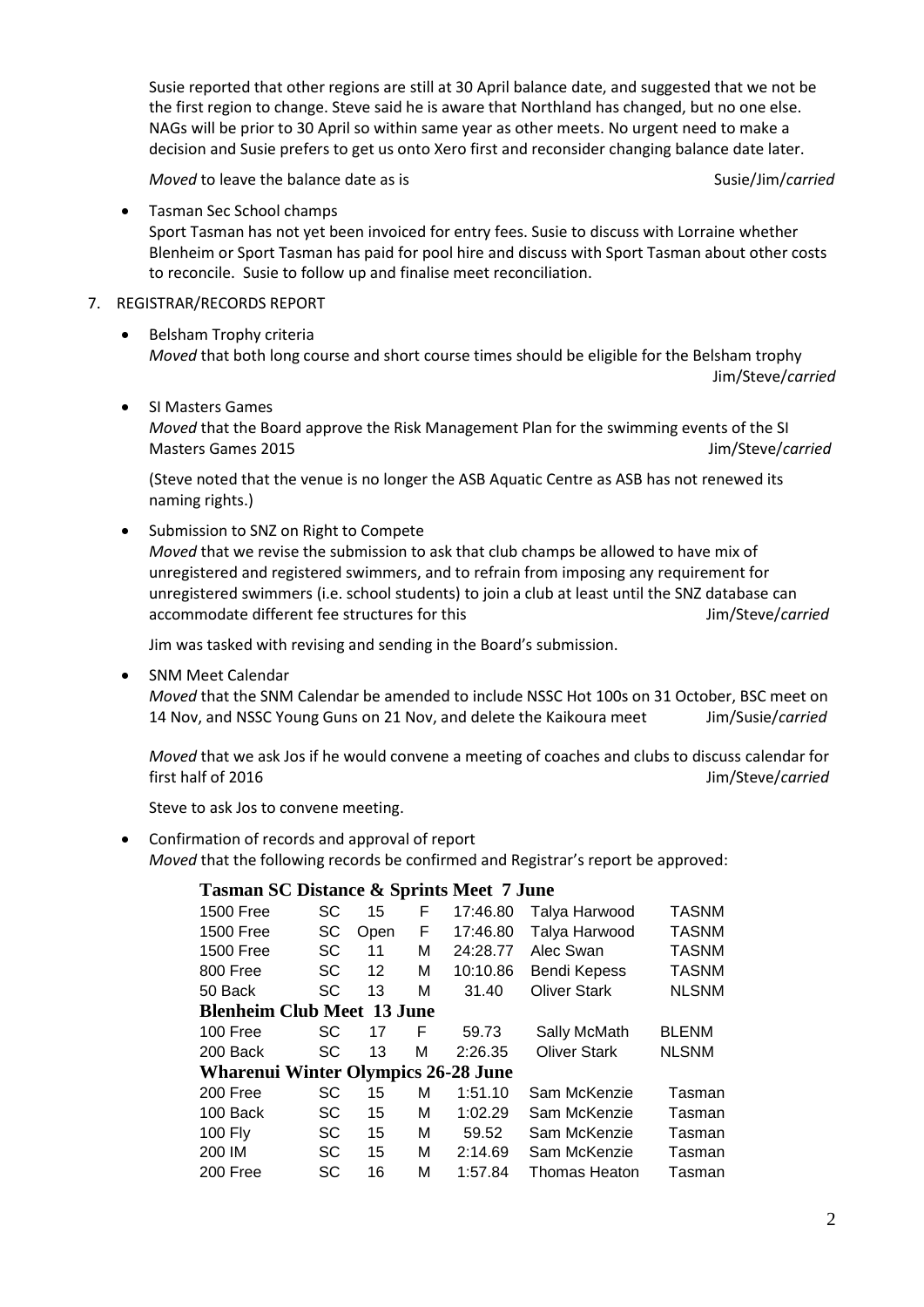| 400 Free | SC. | ୀ6        |  | M 4:02.44 Thomas Heaton        | Tasman |
|----------|-----|-----------|--|--------------------------------|--------|
| 100 Back |     | $SC = 16$ |  | M 1:03.58 Thomas Heaton        | Tasman |
| 200 Free |     |           |  | SC Open M 1:51.10 Sam McKenzie | Tasman |

#### Jim/Susie/*carried*

- 8. PUBLICITY/COMMUNICATION REPORT
	- Nothing to report.
- 9. FUNDING REPORT
	- Sue reported that the application to Foodstuffs for travel costs for Lesley Huckins attendance at Winter Meet was declined. They do not fund travel, but encouraged us to apply for anything else in the future.
- 10. SNZ LIAISON REPORT
	- Hamish not present no report.
- 11. TECHNICAL
	- Lesley Huckins will be attending the SNM Winter Meet to assess a number of officials seeking national qualifications.
- 12. COACHING REPORT
	- No report.
- 13. STRATEGIC PLAN, BUSINESS PLAN, KPIs
	- Mandy will prepare a report for next meeting on achievement of KPIs for 2014-15.

#### 14. GENERAL BUSINESS

Call for nominations for SNZ President (Hamish)

We decided not to submit any nominations.

Voting for SNZ Appointment Panel (Hamish)

*Moved* that we vote for Neil Porter Steve/Sue/*carried* Steve/Sue/*carried* 

Changes to Standing Orders (Jim – see separate report)

*Moved* that we approve a new Standing Order (proposed by Jim, as amended) to establish a Management Committee Jim/Mandy/*carried*

*Moved* that we approve the new Standing Order (proposed by Jim) on interpretation of SNM Constitution Jim/Steve/*carried*

*Moved* that we approve amendments to Standing Order 14 (proposed by Jim) to delegate authority to the Awards Committee to approve Honours and Service Awards Jim/Mandy/*carried*

Appointment of Management Committee

The Board decided to wait for the new Board to appoint the Management Committee, and at the AGM to invite clubs to nominate additional people for the committee.

Planning for AGM & Prizegiving

Lesley Huckins, Chair of SNZ Technical Advisory Committee will say a few words at the AGM

Mention at the AGM that we are looking for external directors and for members to join the Management Committee.

15. BOARD TIME

3